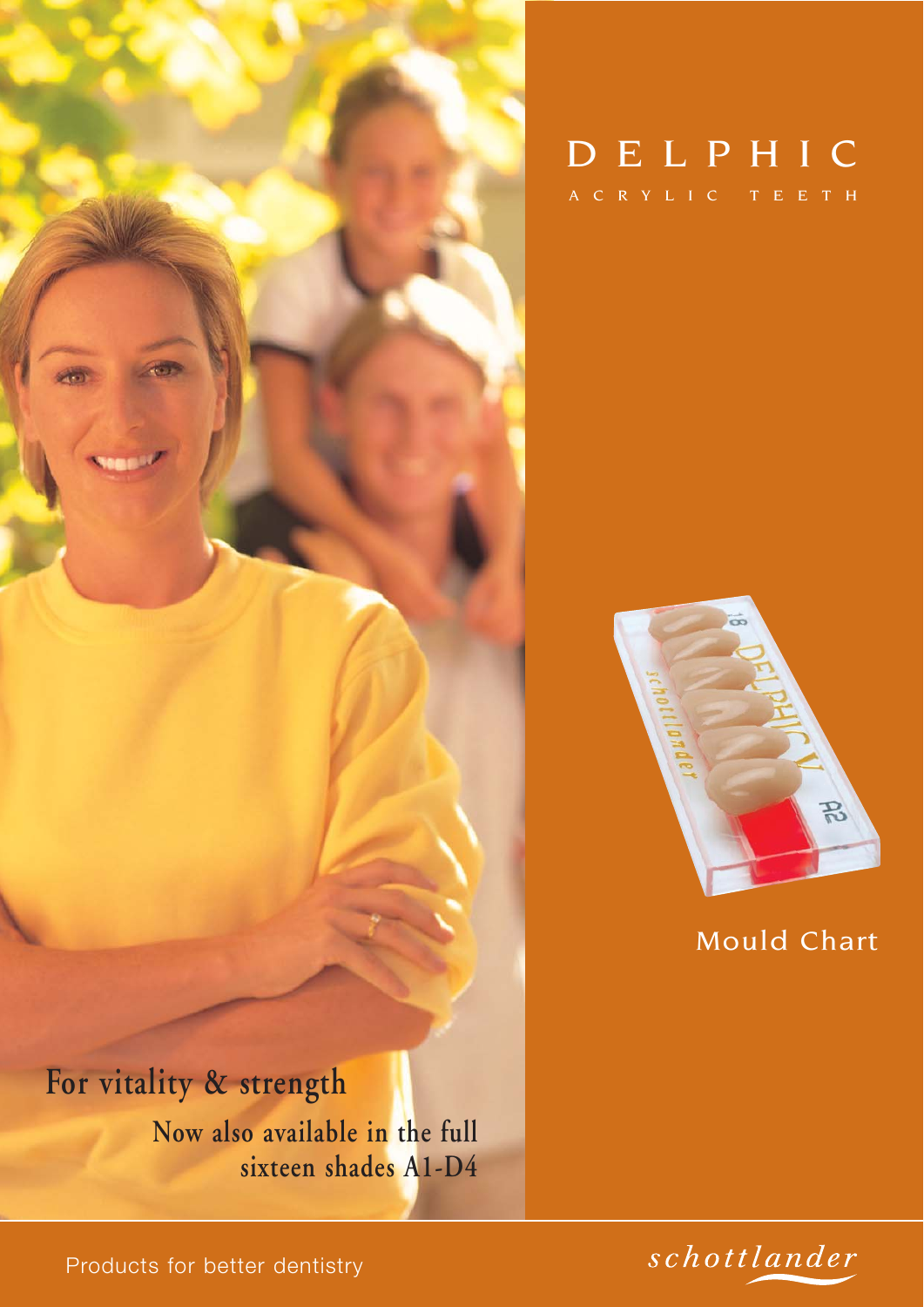# **Delphic Anterior Moulds**

### **Uppers**

 $\Gamma$ 





#### **Nominal Dimensions of Uppers**

| Mould          | Width       | Width of      | Cervico incisal        |  |
|----------------|-------------|---------------|------------------------|--|
| Number         | of Set (mm) | Centrals (mm) | Length of Central (mm) |  |
| $\overline{4}$ | 40.00       | 7.50          | 8.50                   |  |
| $\overline{7}$ | 43.00       | 7.75          | 8.50                   |  |
| 8              | 45.25       | 8.00          | 9.50                   |  |
| 10             | 52.00       | 9.50          | 10.50                  |  |
| 14             | 43.50       | 8.00          | 10.00                  |  |
| 16             | 43.50       | 7.75          | 10.00                  |  |
| 18             | 47.50       | 8.25          | 10.50                  |  |
| 20             | 49.00       | 8.75          | 10.75                  |  |
| 30             | 44.00       | 8.00          | 10.00                  |  |
| 32             | 44.50       | 8.00          | 10.25                  |  |
| 34             | 44.50       | 8.25          | 10.25                  |  |
| 36             | 45.00       | 8.00          | 10.50                  |  |
| 38             | 48.00       | 8.75          | 10.75                  |  |
| 40             | 50.00       | 9.25          | 12.50                  |  |
| 44             | 41.50       | 7.50          | 9.75                   |  |
| 46             | 43.00       | 7.50          | 10.00                  |  |
| 48             | 46.50       | 8.50          | 10.00                  |  |
| 52             | 50.50       | 9.25          | 11.50                  |  |
|                |             |               |                        |  |

#### **Uppers**







# DELPHIC **For vitality & strength**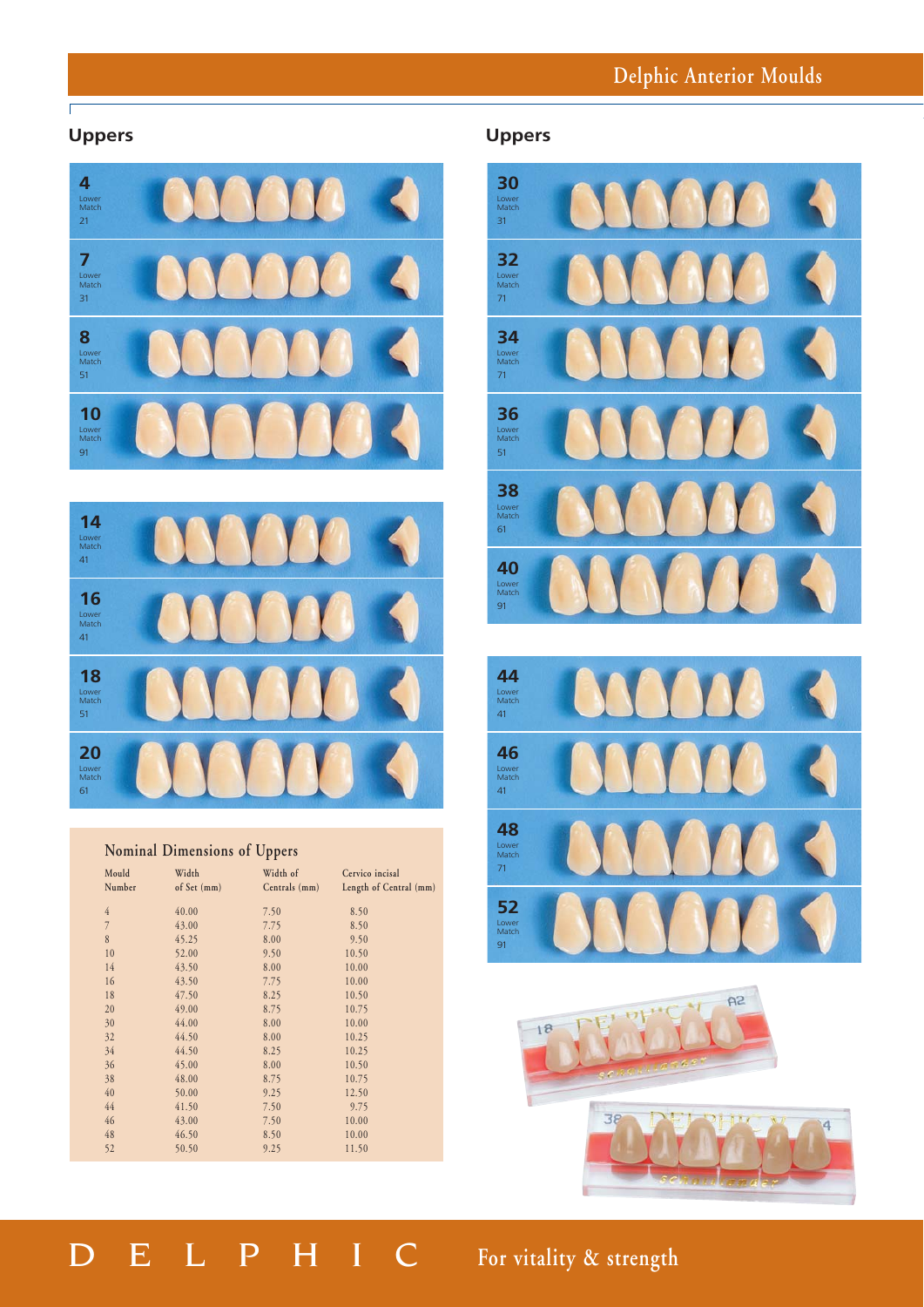# **Delphic Posterior Moulds**

#### **Lowers**

**91**

**Nominal Dimensions of Lowers**

41 34.00<br>51 35.75

Mould Width Width of Cervico incisal<br>
Number of Set (mm) Centrals (mm) Length of Cent

36.00 5.50 9.50<br>35.25 5.00 10.00

21 31.50 4.50 8.00<br>31 34.50 5.00 9.00  $\begin{array}{cccccc} 31 & & & 34.50 & & & 5.00 & & & 9.00 \\ 41 & & & 34.00 & & & 5.00 & & & 8.75 \\ 51 & & & 35.75 & & & 5.50 & & & 9.50 \\ \end{array}$ 

51 35.75 5.50 9.50<br>61 38.25 6.00 9.75 61 38.25 6.00 9.75<br>
71 36.00 5.50 9.50<br>
75 35.25 5.00 10.00

75 35.25 5.00 10.00<br>91 40.00 5.50 11.50 91 40.00 5.50 11.50

Length of Central (mm)



#### **Easy-set**

 $\Gamma$ 



#### **Perfection Posteriors**





**Now also available in the full sixteen shades A1-D4**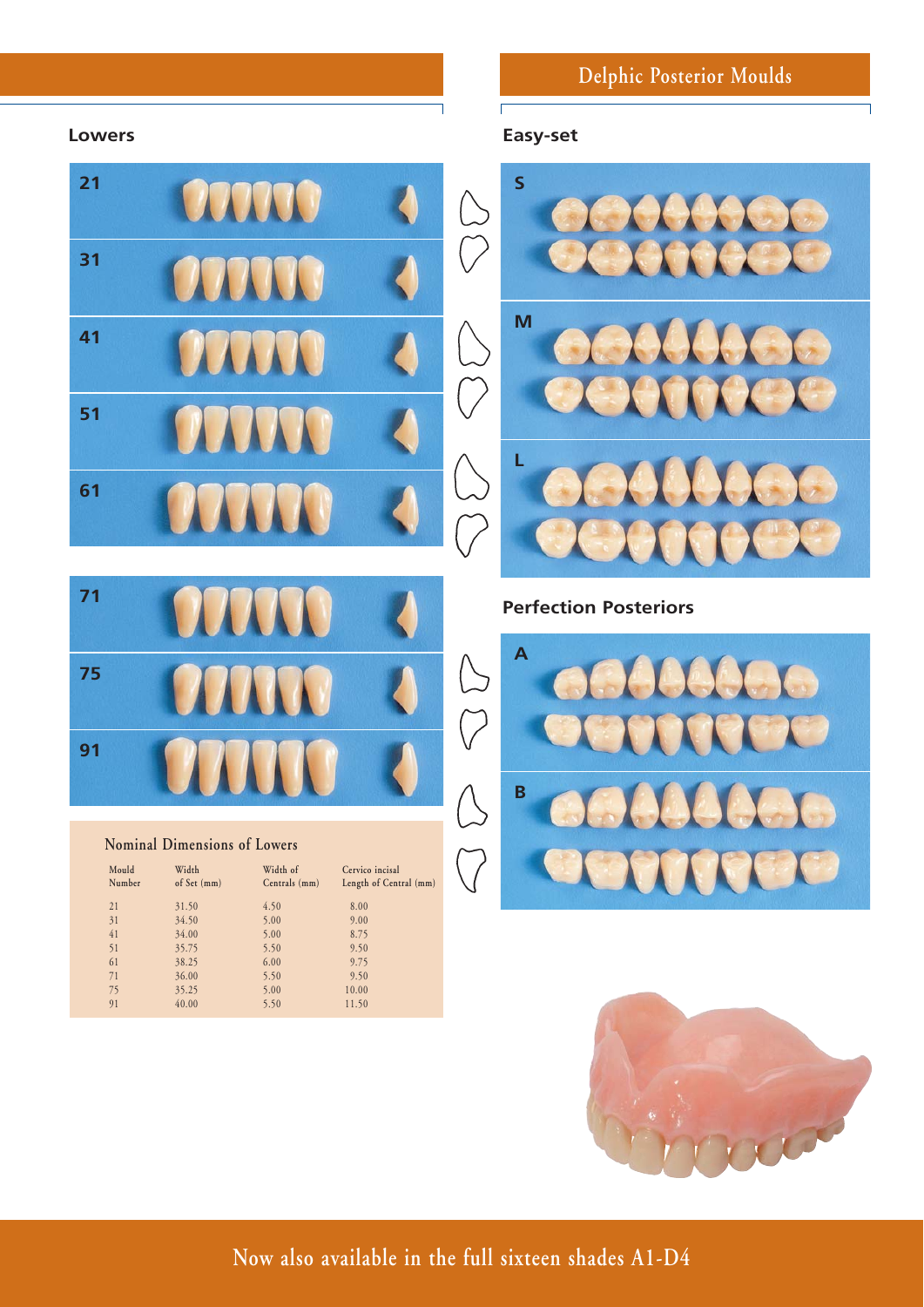### **Delphic Posterior Moulds**

#### **Traditional**



| Mould        | <b>Upper Half</b> | Lower Half | <b>Upper First</b>            | Lower First                   |  |  |
|--------------|-------------------|------------|-------------------------------|-------------------------------|--|--|
| Number       | Width (mm)        | Width (mm) | Molar Crown<br>Dimension (mm) | Molar Crown<br>Dimension (mm) |  |  |
| S            | 30.00             | 31.00      | 8.50                          | 7.75                          |  |  |
| M            | 30.00             | 30.75      | 9.00                          | 7.50                          |  |  |
| L            | 31.75             | 33.00      | 9.00                          | 8.50                          |  |  |
| $\mathsf{A}$ | 28.75             | 30.50      | 7.50                          | 6.75                          |  |  |
| B            | 30.50             | 31.75      | 8.00                          | 7.00                          |  |  |
| 1M           | 29.00             | 32.00      | 8.00                          | 8.75                          |  |  |
| 2M           | 30.25             | 32.25      | 8.50                          | 8.25                          |  |  |
| 3M           | 31.75             | 34.50      | 8.50                          | 9.00                          |  |  |
| 4M           | 33.75             | 37.00      | 9.50                          | 9.75                          |  |  |

**For vitality & strength**

**Now also available in the full sixteen shades A1-D4**

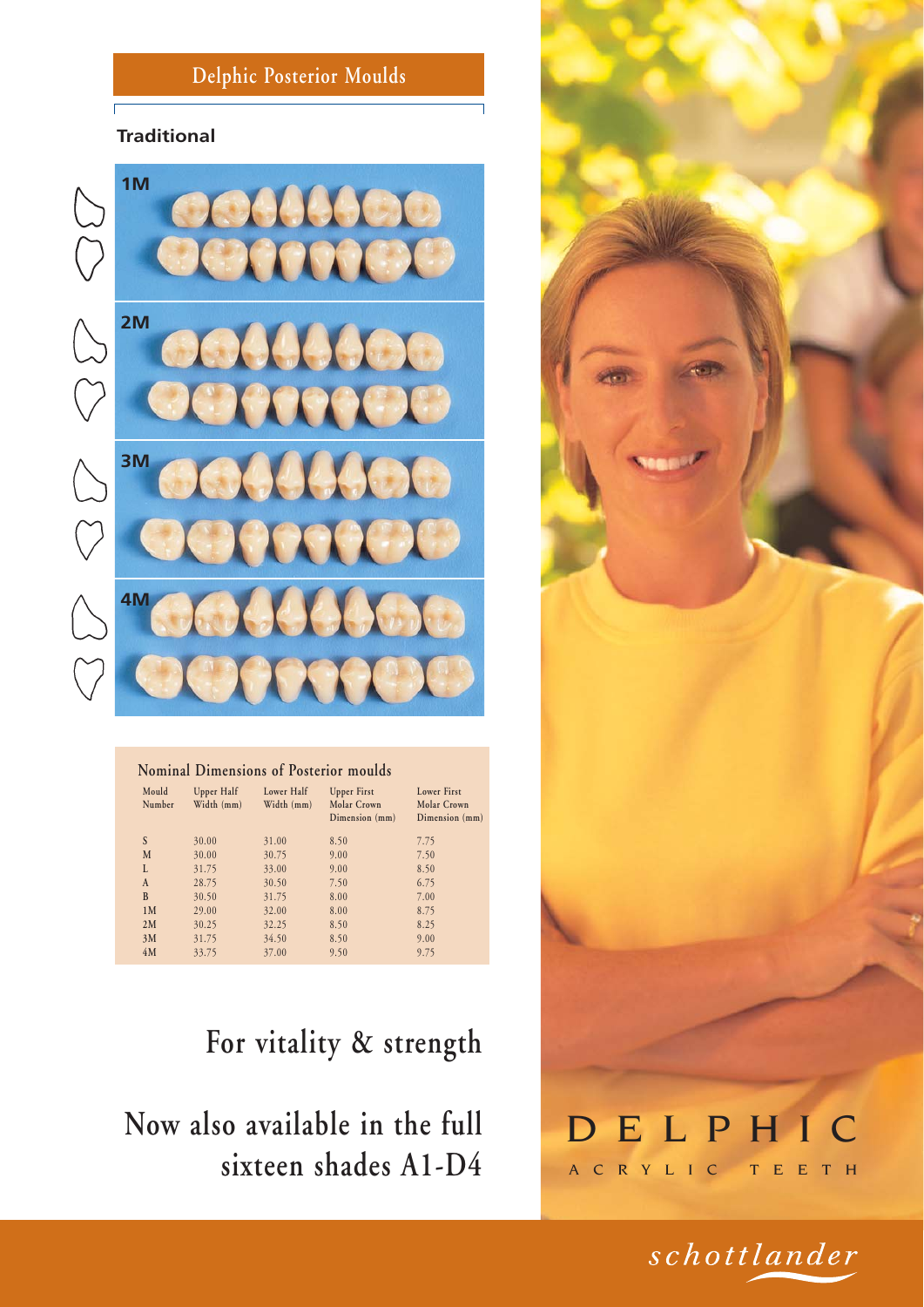It's easy to see how Delphic Acrylic teeth can enhance the quality of the dentures produced in the laboratory.

Delphic Acrylic Teeth are renowned for their natural beauty, matching consistent outline and colour blending with exceptional strength and durability.

And because Delphic Acrylic Teeth are manufactured using sophisticated multi-stage volume production process, they can be produced at a very reasonable cost.

All Delphic anteriors, posteriors and shade guides are strictly controlled for a perfect match.

The Delphic **V** range is available in the full sixteen shades (A1-D4), allowing you to create the best aesthetic solutions for your patients.

The traditional 'O' shades (01-02-03-04-05) have been specially created to give greater warmth. A contrasting enamel has been incorporated for greater vitality and natural beauty.

The 'G' shades (G4-G6-G8-G10) fulfil the requirement for a graduated range of grey shades with exceptionally lifelike appearance. The G10 shade was specially developed by us for senior citizens. It is particularly recommended for use with Delphic perfection posteriors.

The 18 upper and 8 lower anterior moulds form a balanced range and have great vitality.

Delphic Perfection balanced occlusion posteriors are designed with freely interacting cusps for faster setting up and better stability in the mouth. Being narrow bucco-lingually, additional tongue space is available and cross-bites are easily accommodated. Delphic Easyset posteriors have more pronounced cuspal angles yet sacrifice nothing in ease of set up or articulation.

Delphic Acrylic Teeth are made to exceed EN ISO 22112. When used together with Enigma High-Base or Pegasus Plus denture base no special treatment is required to achieve strong bonding of the teeth to the denture base polymer. When used with other denture bases the advice of the manufacturer concerned should be sought.

# DELPHIC

A C R Y L I C T E E